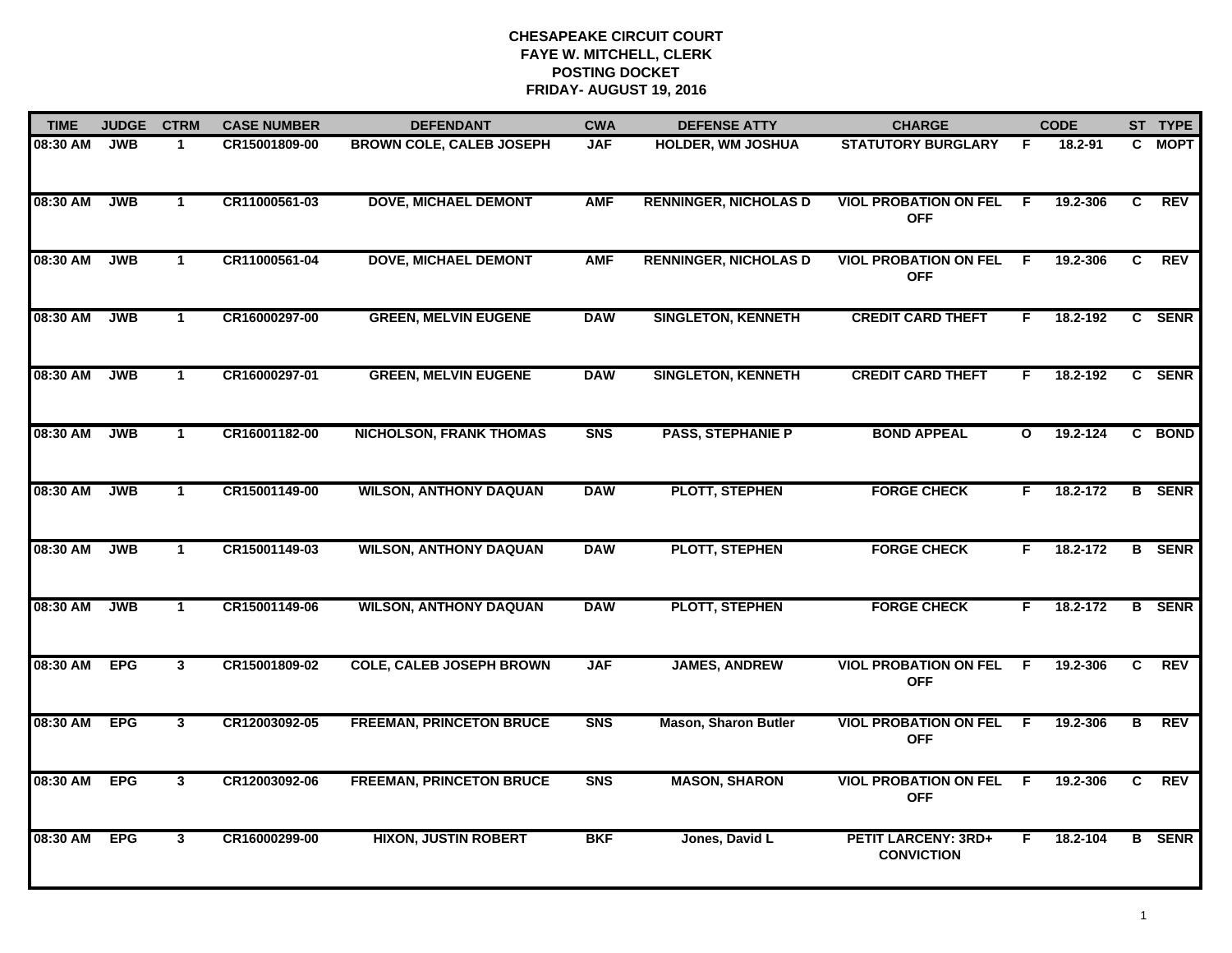| <b>TIME</b> | <b>JUDGE</b> | <b>CTRM</b>             | <b>CASE NUMBER</b> | <b>DEFENDANT</b>             | <b>CWA</b>     | <b>DEFENSE ATTY</b>       | <b>CHARGE</b>                                   |     | <b>CODE</b> |                | ST TYPE     |
|-------------|--------------|-------------------------|--------------------|------------------------------|----------------|---------------------------|-------------------------------------------------|-----|-------------|----------------|-------------|
| 08:30 AM    | <b>EPG</b>   | 3                       | CR16000299-01      | <b>HIXON, JUSTIN ROBERT</b>  | <b>BKF</b>     | Jones, David L            | <b>PETIT LARCENY: 3RD+</b><br><b>CONVICTION</b> | F.  | 18.2-104    | B              | <b>SENR</b> |
| 08:30 AM    | <b>EPG</b>   | $\overline{3}$          | CR10002104-01      | PERRY, AHMARD RASHARD        | <b>SNS</b>     | <b>SHANNON, KRISTEN</b>   | <b>VIOL PROBATION ON FEL</b><br><b>OFF</b>      | -F  | 19.2-306    | C              | REV         |
| 08:30 AM    | <b>EPG</b>   | $\overline{3}$          | CR11000805-01      | <b>PERRY, AHMARD RASHARD</b> | <b>SNS</b>     | <b>SHANNON, KRISTEN</b>   | <b>VIOL PROBATION ON FEL</b><br><b>OFF</b>      | F.  | 19.2-306    | $\overline{c}$ | <b>REV</b>  |
| 08:30 AM    | <b>EPG</b>   | $\mathbf{3}$            | CR15000919-00      | PERRY, AHMARD RASHARD        | S <sub>N</sub> | <b>PASS, STEPHANIE P</b>  | <b>PARENT VIOLATE CHILD</b><br>$15Y$            | E   | 18.2-370    | В              | C           |
| 08:30 AM    | <b>EPG</b>   | $\mathbf{3}$            | CR15001629-00      | PLUMMER, LARONE LORENZO      | <b>WHC</b>     | Plott, Stephen B.         | <b>VIOL PROBATION ON FEL</b><br><b>OFF</b>      | F.  | 19.2-306    | в              | <b>REV</b>  |
| 08:30 AM    | <b>FBL</b>   | 4                       | CR08A01616-01      | <b>EDWARDS, SHERRY ANNE</b>  | <b>ABD</b>     | <b>JOHNSON, STEPHANIE</b> | <b>VIOL PROBATION ON FEL</b><br><b>OFF</b>      | -F. | 19.2-306    | C.             | <b>REV</b>  |
| 08:30 AM    | FBL          | $\overline{\mathbf{4}}$ | CR08A01783-01      | <b>EDWARDS, SHERRY ANNE</b>  | <b>ABD</b>     | <b>JOHNSON, STEPHANIE</b> | <b>VIOL PROBATION ON FEL</b><br><b>OFF</b>      | F.  | 19.2-306    | C              | <b>REV</b>  |
| 08:30 AM    | <b>FBL</b>   | 4                       | CR14000930-12      | <b>JOYNER, LONNIE THOMAS</b> | <b>KAM</b>     | <b>JOHNSON, STEPHANIE</b> | <b>VIOL SUSPENDED</b><br><b>SENTENCE</b>        | F.  | 19.2-306    | C              | <b>REV</b>  |
| 08:30 AM    | <b>FBL</b>   | 4                       | CR14000930-13      | <b>JOYNER, LONNIE THOMAS</b> | <b>KAM</b>     | <b>JOHNSON, STEPHANIE</b> | <b>VIOL PROBATION ON FEL</b><br><b>OFF</b>      | F.  | 19.2-306    | C.             | <b>REV</b>  |
| 08:30 AM    | <b>FBL</b>   | 4                       | CR14000930-14      | <b>JOYNER, LONNIE THOMAS</b> | <b>KAM</b>     | <b>JOHNSON, STEPHANIE</b> | <b>VIOL PROBATION ON FEL</b><br><b>OFF</b>      | F.  | 19.2-306    | C              | <b>REV</b>  |
| 08:30 AM    | <b>FBL</b>   | 4                       | CR14000930-15      | <b>JOYNER, LONNIE THOMAS</b> | <b>KAM</b>     | <b>JOHNSON, STEPHANIE</b> | <b>VIOL PROBATION ON FEL</b><br><b>OFF</b>      | - F | 19.2-306    | C              | <b>REV</b>  |
| 08:30 AM    | <b>FBL</b>   | $\overline{\mathbf{4}}$ | CR14000930-16      | <b>JOYNER, LONNIE THOMAS</b> | <b>KAM</b>     | <b>JOHNSON, STEPHANIE</b> | <b>VIOL PROBATION ON FEL</b><br><b>OFF</b>      | F.  | 19.2-306    | C.             | <b>REV</b>  |
| 08:30 AM    | <b>FBL</b>   | 4                       | CR14000930-17      | <b>JOYNER, LONNIE THOMAS</b> | <b>KAM</b>     | <b>JOHNSON, STEPHANIE</b> | <b>VIOL PROBATION ON FEL</b><br><b>OFF</b>      | -F  | 19.2-306    | C.             | <b>REV</b>  |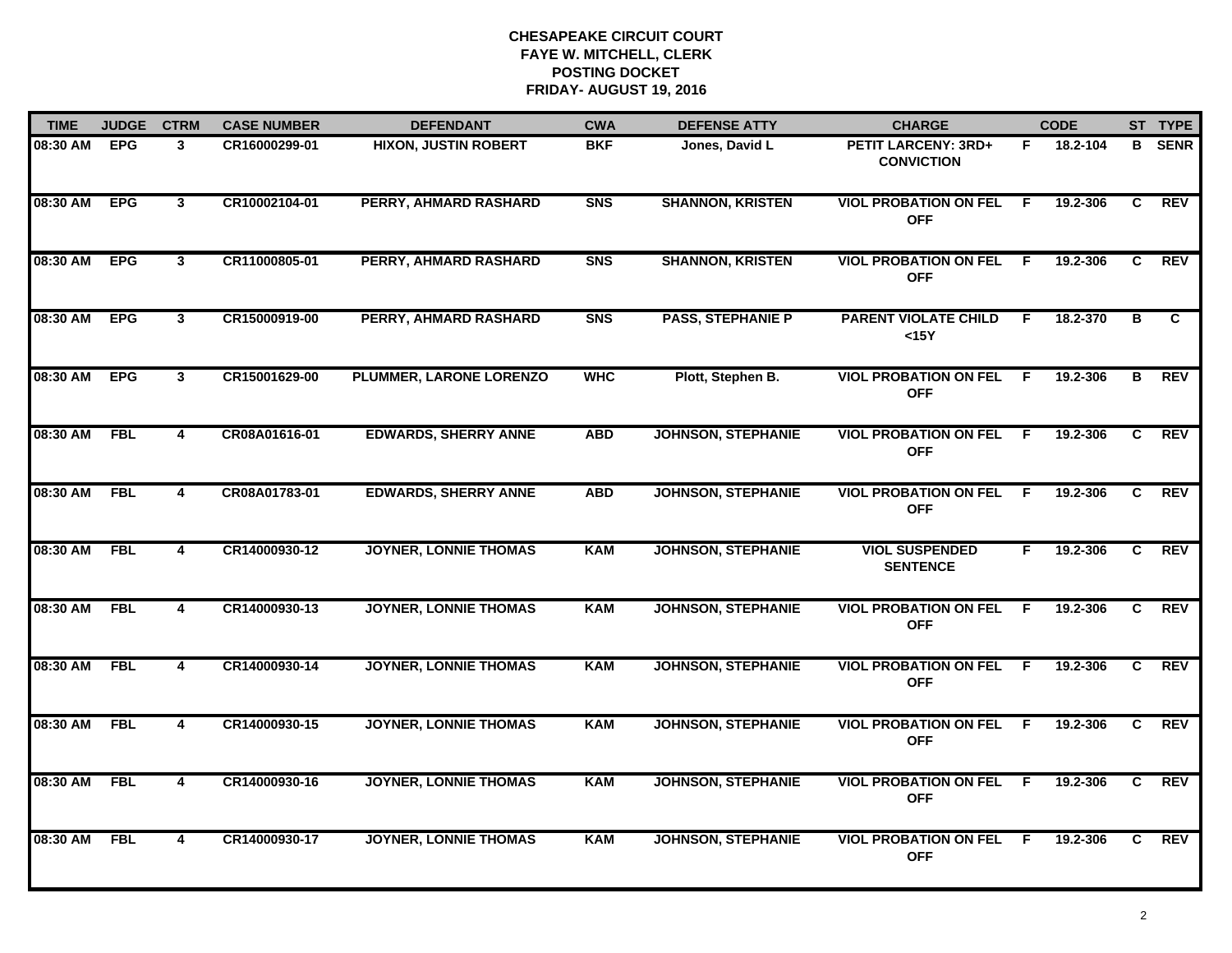| <b>TIME</b>  | <b>JUDGE</b> | <b>CTRM</b>             | <b>CASE NUMBER</b> | <b>DEFENDANT</b>                   | <b>CWA</b> | <b>DEFENSE ATTY</b>       | <b>CHARGE</b>                                 |     | <b>CODE</b>  |    | ST TYPE    |
|--------------|--------------|-------------------------|--------------------|------------------------------------|------------|---------------------------|-----------------------------------------------|-----|--------------|----|------------|
| 08:30 AM     | FBL          | 4                       | CR14000930-18      | JOYNER, LONNIE THOMAS              | <b>KAM</b> | <b>JOHNSON, STEPHANIE</b> | <b>VIOL PROBATION ON FEL</b><br><b>OFF</b>    | - F | 19.2-306     | C  | <b>REV</b> |
| 08:30 AM     | <b>FBL</b>   | $\overline{4}$          | CR13002152-04      | KINGSBUR, LEUVINA VIRGINIA         | <b>KAM</b> | <b>JAMES, ANDREW</b>      | <b>VIOL SUSP SENT ON MISD M</b><br><b>OFF</b> |     | 19.2-306     | C  | <b>REV</b> |
| 08:30 AM     | <b>FBL</b>   | 4                       | CR13002152-05      | <b>KINGSBUR, LEUVINA VIRGINIA</b>  | <b>KAM</b> | <b>JAMES, ANDREW</b>      | VIOL SUP SENT ON FEL OFF F                    |     | 19.2-306     | C  | <b>REV</b> |
| 08:30 AM     | <b>FBL</b>   | 4                       | CR14002146-01      | <b>KINGSBUR, LEUVINA VIRGINIA</b>  | <b>KAM</b> | <b>JAMES, ANDREW</b>      | <b>VIOL SUSP SENT ON MISD</b><br><b>OFF</b>   | М   | 19.2-306     | C. | <b>REV</b> |
| 08:30 AM     | <b>FBL</b>   | 4                       | CR15000219-00      | <b>LAW, JOHN MAURCELLE</b>         | <b>ABD</b> | <b>BELOTE, NICOLE</b>     | <b>VIOL PROBATION ON FEL</b><br><b>OFF</b>    | F.  | 19.2-306     | C. | <b>REV</b> |
| 08:30 AM FBL |              | 4                       | CR12002845-05      | SUMMERVILLE, TREVONTE JAMAL        | <b>ABD</b> | Buyrn, William E.         | <b>VIOL PROBATION ON FEL F</b><br><b>OFF</b>  |     | 19.2-306     | C. | REV        |
| 08:30 AM     | FBL          | $\overline{\mathbf{4}}$ | CR12002845-06      | SUMMERVILLE, TREVONTE JAMAL        | <b>ABD</b> | Buyrn, William E.         | <b>VIOL PROBATION ON FEL</b><br><b>OFF</b>    | - F | 19.2-306     | C  | REV        |
| 08:30 AM     | <b>FBL</b>   | 4                       | CR12002845-07      | <b>SUMMERVILLE, TREVONTE JAMAL</b> | <b>ABD</b> | Buyrn, William E.         | <b>VIOL PROBATION ON FEL</b><br><b>OFF</b>    | -F  | 19.2-306     | C. | REV        |
| 08:30 AM     | <b>RDS</b>   | 6                       | CR16000766-00      | <b>HODGES, DEMIL MONTRAIL</b>      | <b>AJS</b> | <b>BASHARA, CHARLES L</b> | SUSP OL 3RD+                                  |     | M B.46.2-301 | -S | <b>UA</b>  |
| 08:30 AM     | <b>RDS</b>   | 6                       | CR14000424-01      | <b>HOUSTON, TAMMI LEIGHANN</b>     | <b>CPO</b> | <b>BELOTE, NICOLE</b>     | <b>VIOL PROBATION ON FEL</b><br><b>OFF</b>    | -F  | 19.2-306     | C  | C          |
| 08:30 AM     | <b>RDS</b>   | 6                       | CR11000523-01      | <b>KIRBY, MICHAEL MYATT</b>        | <b>CPO</b> | <b>PLOTT, STEPHEN</b>     | <b>VIOL PROBATION ON FEL</b><br><b>OFF</b>    | -F  | 19.2-306     | C. | REV        |
| 08:30 AM     | <b>RDS</b>   | 6                       | CR11001961-01      | <b>KIRBY, MICHAEL MYATT</b>        | <b>CPO</b> | <b>PLOTT, STEPHEN</b>     | <b>VIOL PROBATION ON FEL</b><br><b>OFF</b>    | F.  | 19.2-306     | C  | REV        |
| 08:30 AM     | <b>RDS</b>   | 6                       | CR10000707-01      | <b>KNIGHT, TERRANCE LEE</b>        | <b>CPO</b> | <b>BELOTE, NICOLE</b>     | <b>VIOL: OF SUSPENDED</b><br><b>SENTENCE</b>  | F.  | 19.2-306     | C. | <b>REV</b> |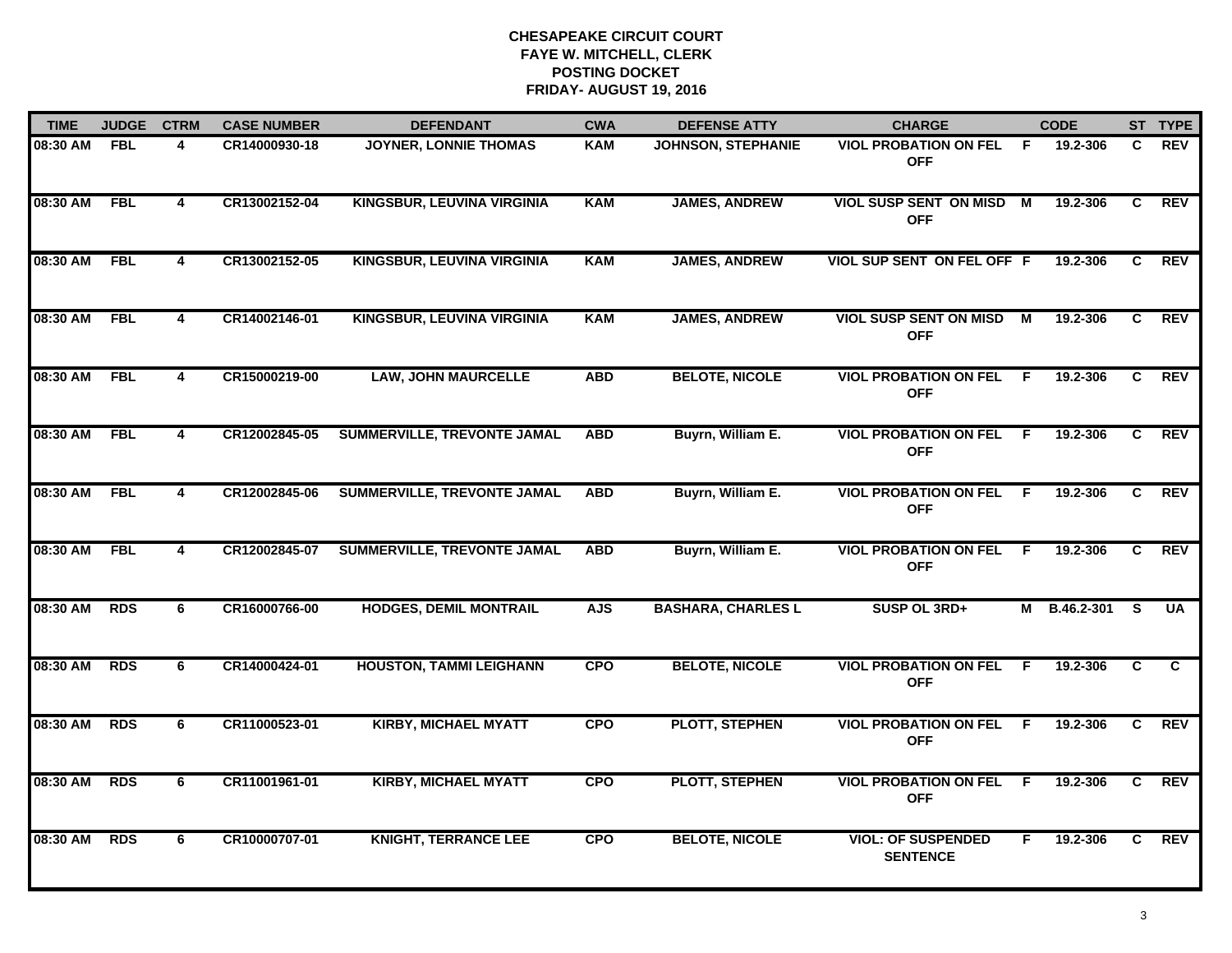| <b>TIME</b> | <b>JUDGE</b> | <b>CTRM</b>  | <b>CASE NUMBER</b> | <b>DEFENDANT</b>              | <b>CWA</b> | <b>DEFENSE ATTY</b>      | <b>CHARGE</b>                                   |    | <b>CODE</b> |   | ST TYPE    |
|-------------|--------------|--------------|--------------------|-------------------------------|------------|--------------------------|-------------------------------------------------|----|-------------|---|------------|
| 08:30 AM    | <b>RDS</b>   | 6            | CR10000707-05      | <b>KNIGHT, TERRANCE LEE</b>   | <b>CPO</b> | PASS, STEPHANIE          | <b>FTA- PV SENT 9/22/15</b>                     | М  | 18.2-456    | C | <b>CAP</b> |
| 08:30 AM    | <b>RDS</b>   | 6            | CR10000707-06      | <b>KNIGHT, TERRANCE LEE</b>   | <b>CPO</b> | <b>PASS, STEPHANIE</b>   | <b>VIOL PROBATION ON FEL</b><br><b>OFF</b>      | -F | 19.2-306    | C | <b>REV</b> |
| 08:30 AM    | <b>RDS</b>   | 6            | CR10000707-07      | <b>KNIGHT, TERRANCE LEE</b>   | <b>CPO</b> | <b>PASS, STEPHANIE</b>   | <b>FTA-PV SENT 11/24/15</b>                     | М  | 18.2-456    | C | <b>CAP</b> |
| 08:30 AM    | <b>RDS</b>   | 6            | CR15001362-00      | <b>LEWIS, BRIDGET LEE</b>     | <b>CPO</b> | <b>WENTWORTH, RACHEL</b> | <b>POSSESS COCAINE</b>                          | F. | 18.2-250    | В | DD         |
| 08:30 AM    | <b>RDS</b>   | 6            | CR15001362-01      | <b>LEWIS, BRIDGET LEE</b>     | <b>CPO</b> | <b>WENTWORTH, RACHEL</b> | <b>POSSESS SCH III DRUG</b>                     | М  | 18.2-250    | В | <b>DD</b>  |
| 08:30 AM    | <b>RDS</b>   | 6            | CR15002252-00      | <b>TURNER, JAY LORELL</b>     | <b>AMF</b> | <b>HOLDER, WM JOSHUA</b> | <b>ROBBERY</b>                                  | F. | 18.2-58     |   | C MENT     |
| 08:30 AM    | <b>RDS</b>   | 6            | CR15002252-01      | <b>TURNER, JAY LORELL</b>     | <b>AMF</b> | <b>HOLDER, WM JOSHUA</b> | <b>ABDUCTION</b>                                | F. | $18.2 - 47$ |   | C MENT     |
| 09:30 AM    | <b>JWB</b>   | $\mathbf{1}$ | CR07001233-01      | <b>HILL, COREY LANCE</b>      |            |                          | <b>VIOL PROBATION ON FEL</b><br><b>OFF</b>      | -F | 19.2-306    |   | C ADAT     |
| 09:30 AM    | <b>JWB</b>   | $\mathbf 1$  | CR16001406-00      | <b>MCCLAIN, NATORIA SHENA</b> |            |                          | <b>SHOW CAUSE: FTA AS</b><br><b>WITNESS</b>     | М  | 18.2-456    | S | <b>SC</b>  |
| 10:00 AM    | <b>JWB</b>   | $\mathbf{1}$ | CR16000405-00      | <b>CREEKMORE, LORI ANNE</b>   | <b>DAW</b> | <b>BOUCHARD, JULIAN</b>  | <b>FORGE CHECK</b>                              | F. | 18.2-172    |   | C TRYL     |
| 10:00 AM    | <b>JWB</b>   | $\mathbf 1$  | CR16000405-01      | <b>CREEKMORE, LORI ANNE</b>   | <b>DAW</b> | <b>BOUCHARD, JULIAN</b>  | <b>UTTER FORGED CHECK</b>                       | F. | 18.2-172    |   | C TRYL     |
| 10:00 AM    | <b>JWB</b>   | $\mathbf{1}$ | CR16000405-02      | <b>CREEKMORE, LORI ANNE</b>   | <b>DAW</b> | <b>BOUCHARD, JULIAN</b>  | <b>PETIT LARCENY: 3RD+</b><br><b>CONVICTION</b> | F  | 18.2-104    |   | C TRYL     |
| 10:00 AM    | <b>JWB</b>   | $\mathbf{1}$ | CR16000405-03      | <b>CREEKMORE, LORI ANNE</b>   | <b>DAW</b> | <b>BOUCHARD, JULIAN</b>  | <b>PETIT LARCENY: 3RD+</b><br><b>CONVICTION</b> | F. | 18.2-104    |   | C TRYL     |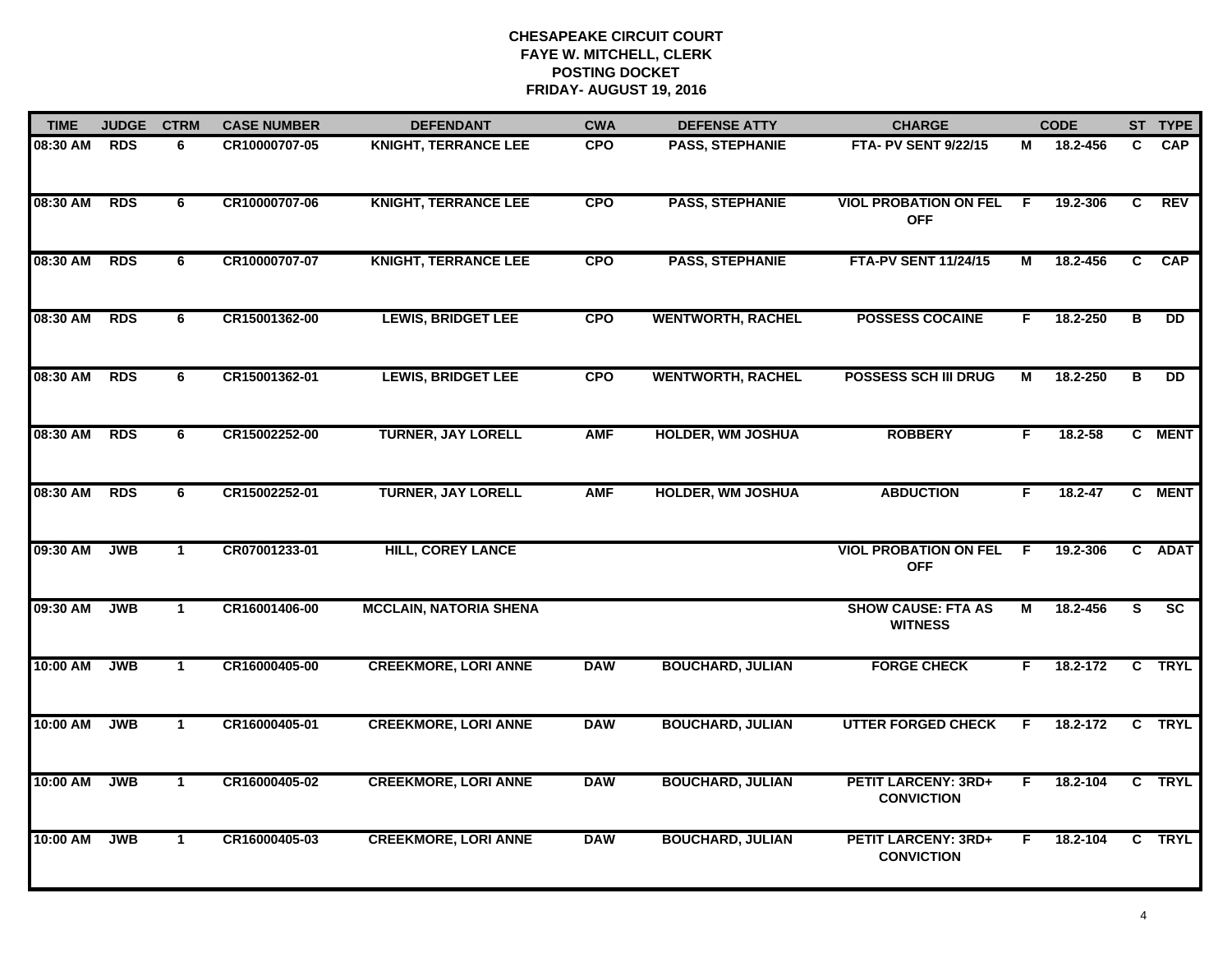| <b>TIME</b> | <b>JUDGE</b> | <b>CTRM</b>    | <b>CASE NUMBER</b> | <b>DEFENDANT</b>               | <b>CWA</b> | <b>DEFENSE ATTY</b>         | <b>CHARGE</b>                                   |    | <b>CODE</b> |                | ST TYPE       |
|-------------|--------------|----------------|--------------------|--------------------------------|------------|-----------------------------|-------------------------------------------------|----|-------------|----------------|---------------|
| 10:00 AM    | <b>JWB</b>   | $\mathbf{1}$   | CR16000405-04      | <b>CREEKMORE, LORI ANNE</b>    | <b>DAW</b> | <b>BOUCHARD, JULIAN</b>     | <b>FORGE CHECK</b>                              | F. | 18.2-172    |                | C TRYL        |
| 10:00 AM    | <b>JWB</b>   | $\mathbf{1}$   | CR16000405-05      | <b>CREEKMORE, LORI ANNE</b>    | <b>DAW</b> | <b>BOUCHARD, JULIAN</b>     | <b>UTTER FORGED CHECK</b>                       | F  | 18.2-172    |                | C TRYL        |
| 10:00 AM    | <b>JWB</b>   | $\mathbf{1}$   | CR16000405-06      | <b>CREEKMORE, LORI ANNE</b>    | <b>DAW</b> | <b>BOUCHARD, JULIAN</b>     | <b>UTTER FORGED CHECK</b>                       | F  | 18.2-172    |                | C TRYL        |
| 10:00 AM    | <b>JWB</b>   | $\mathbf{1}$   | CR16000405-07      | <b>CREEKMORE, LORI ANNE</b>    | <b>DAW</b> | <b>BOUCHARD, JULIAN</b>     | <b>FORGE CHECK</b>                              | F. | 18.2-172    | C.             | <b>TRYL</b>   |
| 10:00 AM    | <b>JWB</b>   | $\mathbf{1}$   | CR16000405-08      | <b>CREEKMORE, LORI ANNE</b>    | <b>DAW</b> | <b>BOUCHARD, JULIAN</b>     | <b>PETIT LARCENY: 3RD+</b><br><b>CONVICTION</b> | F. | 18.2-104    |                | C TRYL        |
| 10:00 AM    | <b>JWB</b>   | $\mathbf{1}$   | CR16000405-09      | <b>CREEKMORE, LORI ANNE</b>    | <b>DAW</b> | <b>BOUCHARD, JULIAN</b>     | <b>PETIT LARCENY: 3RD+</b><br><b>CONVICTION</b> | F. | 18.2-104    |                | C TRYL        |
| 10:00 AM    | <b>JWB</b>   | $\overline{1}$ | CR16000405-10      | <b>CREEKMORE, LORI ANNE</b>    | <b>DAW</b> | <b>BOUCHARD, JULIAN</b>     | <b>FORGE CHECK</b>                              | F. | 18.2-172    | $\overline{c}$ | <b>TRYL</b>   |
| 10:00 AM    | <b>JWB</b>   | $\mathbf{1}$   | CR16000405-11      | <b>CREEKMORE, LORI ANNE</b>    | <b>DAW</b> | <b>BOUCHARD, JULIAN</b>     | <b>UTTER FORGED CHECK</b>                       | F  | 18.2-172    |                | C TRYL        |
| 10:00 AM    | <b>JWB</b>   | $\mathbf 1$    | CR16000405-12      | <b>CREEKMORE, LORI ANNE</b>    | <b>DAW</b> | <b>BOUCHARD, JULIAN</b>     | <b>UTTER FORGED CHECK</b>                       | E  | 18.2-172    | C              | <b>TRYL</b>   |
| 10:00 AM    | <b>JWB</b>   | $\mathbf{1}$   | CR16000405-13      | <b>CREEKMORE, LORI ANNE</b>    | <b>DAW</b> | <b>BOUCHARD, JULIAN</b>     | <b>FORGE CHECK</b>                              | F. | 18.2-172    |                | C TRYL        |
| 10:00 AM    | <b>JWB</b>   | $\mathbf{1}$   | CR16000405-14      | <b>CREEKMORE, LORI ANNE</b>    | <b>DAW</b> | <b>BOUCHARD, JULIAN</b>     | <b>PETIT LARCENY: 3RD+</b><br><b>CONVICTION</b> | F. | 18.2-104    |                | C TRYL        |
| 10:00 AM    | <b>JWB</b>   | $\mathbf{1}$   | CR16001063-00      | <b>DAWSEY, ELVIS HANK</b>      | <b>BKF</b> | <b>PASS, STEPHANIE P</b>    | DR AFTER DECLARED H.O.- F<br><b>FELONY</b>      |    | B.46.2-357  |                | <b>B</b> PLEA |
| 10:00 AM    | <b>JWB</b>   | $\mathbf{1}$   | CR14000611-04      | <b>JACKSON, CYNTHIA DENISE</b> | <b>BKF</b> | <b>JOHNSON, STEPHANIE G</b> | <b>VIOL PROBATION ON FEL</b><br><b>OFF</b>      | -F | 19.2-306    |                | C BOND        |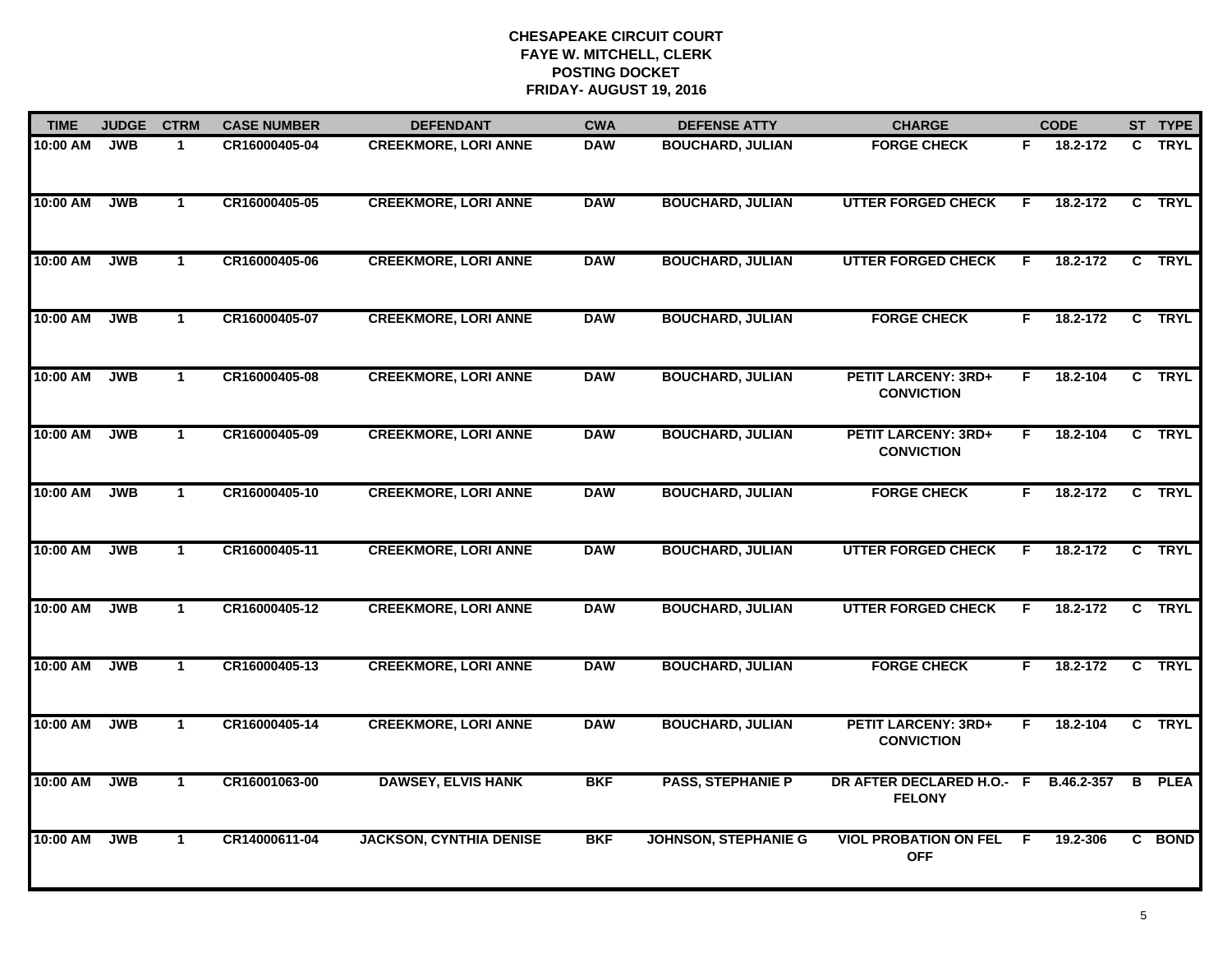| <b>TIME</b> | <b>JUDGE</b> | <b>CTRM</b>             | <b>CASE NUMBER</b> | <b>DEFENDANT</b>                 | <b>CWA</b>     | <b>DEFENSE ATTY</b>      | <b>CHARGE</b>                                |                         | <b>CODE</b>         |              | ST TYPE       |
|-------------|--------------|-------------------------|--------------------|----------------------------------|----------------|--------------------------|----------------------------------------------|-------------------------|---------------------|--------------|---------------|
| 10:00 AM    | <b>JWB</b>   | $\mathbf 1$             | CR10000092-02      | <b>REVELL, NAKALAS CORTA</b>     | <b>BKF</b>     | PLOTT, STEPHEN           | <b>VIOL PROBATION ON FEL</b><br><b>OFF</b>   | - F                     | 19.2-306            | C.           | <b>BOND</b>   |
| 10:00 AM    | <b>JWB</b>   | $\mathbf{1}$            | CR10000901-02      | <b>REVELL, NAKALAS CORTA</b>     | <b>BKF</b>     | <b>PLOTT, STEPHEN</b>    | <b>VIOL PROBATION ON FEL</b><br><b>OFF</b>   | - F                     | 19.2-306            | $\mathbf{c}$ | <b>BOND</b>   |
| 10:00 AM    | <b>FBL</b>   | 4                       | CR16001264-00      | <b>BROTHERS, ANTHONY ANTWAN</b>  | <b>AMF</b>     |                          | <b>SUSP OL 4TH</b>                           |                         | M B.46.2-301        |              | S TRYL        |
| 10:00 AM    | <b>FBL</b>   | $\overline{4}$          | CR16001282-00      | <b>BURROUGHS, JOSEPH DANA</b>    | <b>AMF</b>     | Ortiz, Kathleen A.       | <b>POSSESS MARIJUANA</b>                     | M                       | 18.2-250.1          |              | S TRYL        |
| 10:00 AM    | <b>FBL</b>   | 4                       | CR16001301-00      | <b>COLLINS, LATRICE NICHOLS</b>  | <b>AJS</b>     |                          | 73/60 SP                                     |                         | F.46.2-878          |              | S TRYL        |
| 10:00 AM    | <b>FBL</b>   | 4                       | CR16001301-01      | <b>COLLINS, LATRICE NICHOLS</b>  | <b>AJS</b>     | <b>ORTIZ, KATHLEEN L</b> | <b>DRIV UNDER</b><br><b>REVO/SUSPENSION</b>  |                         | M B.46.2-301 S TRYL |              |               |
| 10:00 AM    | <b>FBL</b>   | $\overline{\mathbf{4}}$ | CR16001266-00      | <b>CRUMBLE, WILLIAM DAVID</b>    | <b>AJS</b>     |                          | 40/25 SP                                     |                         | G.46.2-874 S TRYL   |              |               |
| 10:00 AM    | <b>FBL</b>   | 4                       | CR16001267-00      | <b>DYER, TERRANCE RICHARD</b>    | <b>AMF</b>     | <b>WENTWORTH, RACHEL</b> | <b>SUSP OL</b>                               |                         | M B.46.2-301 S TRYL |              |               |
| 10:00 AM    | <b>FBL</b>   | 4                       | CR16001267-01      | <b>DYER, TERRANCE RICHARD</b>    | <b>AMF</b>     | <b>WENTWORTH, RACHEL</b> | <b>CAPIAS</b>                                | М                       | 18.2-456            |              | <b>B</b> TRYL |
| 10:00 AM    | <b>FBL</b>   | $\overline{4}$          | CR15001106-02      | <b>EPPS, ROBERT LEE</b>          | <b>AJS</b>     | <b>MORRIS, DIALLO K</b>  | <b>FTC-ASAP</b>                              | М                       | 18.2-456            |              | <b>B</b> ASAP |
| 10:00 AM    | <b>FBL</b>   | 4                       | CR14001797-00      | <b>EVERETT, JASON LAUTERBACH</b> | <b>AMF</b>     | <b>KOZAN, WARREN D</b>   | <b>REFUSED BLOOD/BREATH M</b><br><b>TEST</b> |                         | 18.2-268.3          | S.           | <b>UA</b>     |
| 10:00 AM    | FBL          | $\overline{\mathbf{4}}$ | CR13000437-03      | <b>GREEN, TIFFANY L</b>          | S <sub>N</sub> | <b>WENTWORTH, RACHEL</b> | <b>FTC-ASAP</b>                              | $\overline{\mathsf{M}}$ | 18.2-456            |              | <b>B</b> ASAP |
| 10:00 AM    | <b>FBL</b>   | $\overline{4}$          | CR16001371-00      | <b>HOWSE, SHAAF RASHEED</b>      | <b>AJS</b>     |                          | <b>IMPROPER PASSING ON</b><br><b>RIGHT</b>   | $\mathbf{I}$            | 46.2-841            |              | S TRYL        |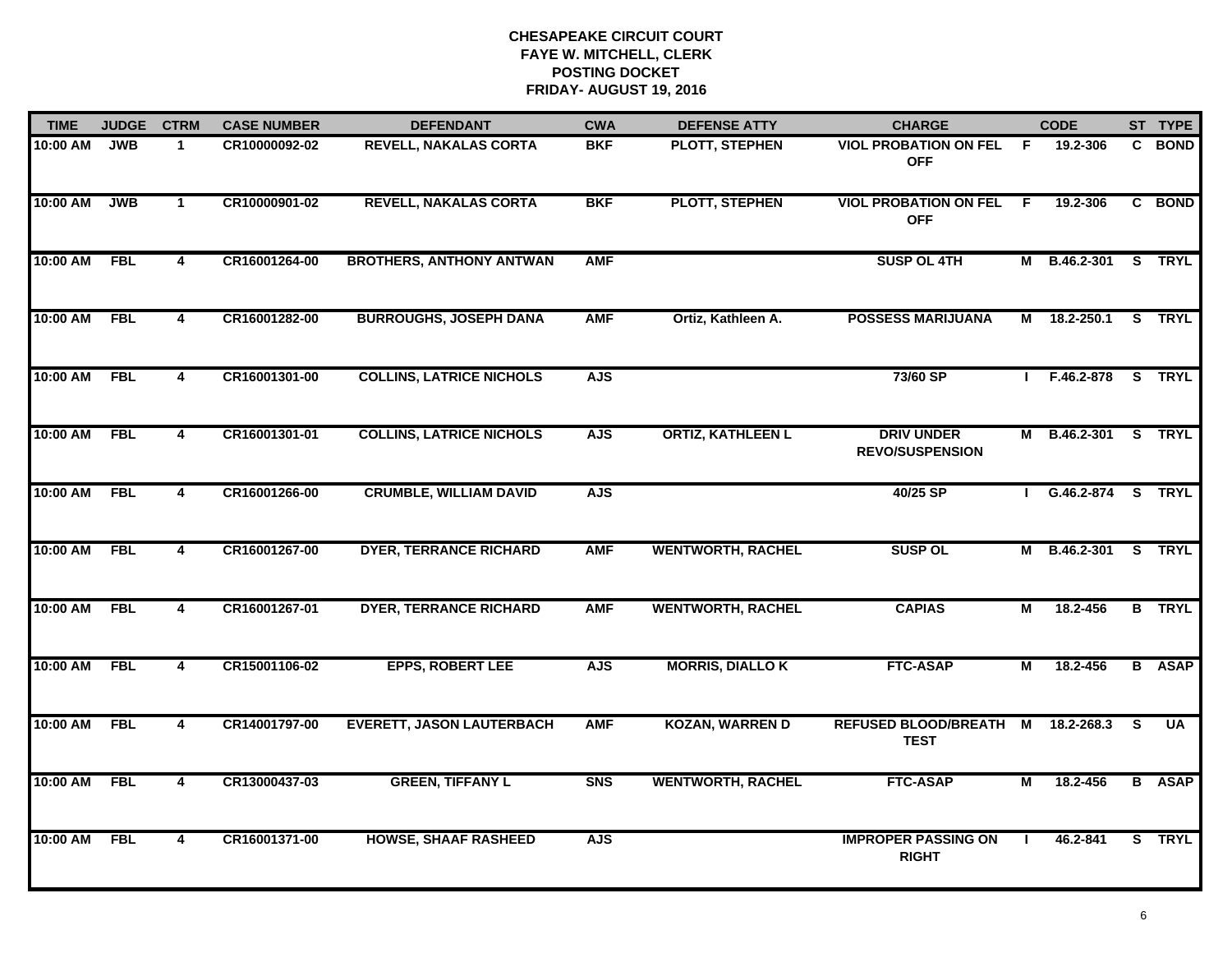| <b>TIME</b>  | <b>JUDGE</b> | <b>CTRM</b>    | <b>CASE NUMBER</b> | <b>DEFENDANT</b>              | <b>CWA</b> | <b>DEFENSE ATTY</b>      | <b>CHARGE</b>                                   |                | <b>CODE</b>    | ST TYPE       |
|--------------|--------------|----------------|--------------------|-------------------------------|------------|--------------------------|-------------------------------------------------|----------------|----------------|---------------|
| 10:00 AM FBL |              | 4              | CR16001050-00      | <b>IRWIN, JEFFREY RONALD</b>  | <b>AJS</b> | <b>PLOTT, STEPHEN B</b>  | <b>FAIL STOP/YIELD ENTERING I</b><br><b>HWY</b> |                | 46.2-821       | S TRYL        |
| 10:00 AM     | FBL          | $\overline{4}$ | CR16000968-00      | <b>MINCE, KEVIN POWERS</b>    | <b>SNS</b> |                          | <b>CONTRIB TO DELIQ OF</b><br><b>MINOR</b>      | М              | 18.2-371       | <b>B</b> TRYL |
| 10:00 AM     | <b>FBL</b>   | $\overline{4}$ | CR16000968-01      | <b>MINCE, KEVIN POWERS</b>    | <b>SNS</b> |                          | <b>CONTRIB TO DELIQ OF</b><br><b>MINOR</b>      | М              | 18.2-371       | <b>B</b> TRYL |
| 10:00 AM     | <b>FBL</b>   | 4              | CR16001215-00      | <b>NOLEN, GARNEY LEE</b>      | <b>AMF</b> | Ortiz, Kathleen A.       | <b>POSSESS MARIJUANA</b>                        |                | M 18.2-250.1   | S TRYL        |
| 10:00 AM     | <b>FBL</b>   | 4              | CR16001102-00      | <b>PERKINS, ROBERT A</b>      | <b>AJS</b> |                          | <b>PUBLIC INTOXICATION</b>                      | М              | 46-157         | <b>B</b> TRYL |
| 10:00 AM     | <b>FBL</b>   | 4              | CR16001275-00      | <b>PRICE, CHARLES</b>         | <b>AMF</b> |                          | <b>FAIL TO OBEY TRAFFIC</b><br><b>SIGNAL</b>    |                | 46.2-833       | S TRYL        |
| 10:00 AM     | <b>FBL</b>   | 4              | CR15001421-02      | <b>ROSS, ROLAND</b>           | <b>AJS</b> |                          | <b>FTC WITH ASAP</b>                            | М              | 18.2-456       | S ASAP        |
| 10:00 AM     | <b>FBL</b>   | 4              | CR16000866-00      | <b>SCOTT, CHRYSTAL HARRIS</b> | <b>AJS</b> |                          | 79/60 SP                                        |                | $1$ G.46.2-878 | S TRYL        |
| 10:00 AM     | <b>FBL</b>   | 4              | CR16001007-00      | <b>SCOTT, CHRYSTAL HARRIS</b> | <b>AJS</b> |                          | 34/25 SP                                        |                | A.46.2-874     | <b>S</b> TRYL |
| 10:00 AM     | <b>FBL</b>   | 4              | CR15000442-01      | <b>SKINNER, JULIE PERRY</b>   | <b>AMF</b> |                          | <b>FTC WITH ASAP</b>                            | М              | 18.2-456       | S ASAP        |
| 10:00 AM     | <b>FBL</b>   | $\overline{4}$ | CR16001053-00      | <b>SWAIN, TRAYVON DAIQUEL</b> | <b>AMF</b> | <b>SOSA, KAREN L</b>     | SUSP OL 5TH OFF                                 |                | M B.46.2-301   | <b>B</b> TRYL |
| 10:00 AM     | <b>FBL</b>   | $\overline{4}$ | CR16000811-00      | <b>TAYLOR, ELIZABETH M</b>    | <b>AJS</b> | <b>PAULDING, KRISTIN</b> | <b>SHOPLIFTING, 1ST OFF</b>                     | $\blacksquare$ | $46 - 5$       | S TRYL        |
| 10:00 AM     | <b>FBL</b>   | 4              | CR16001224-00      | <b>TUCKER, ANDREW J</b>       | <b>AJS</b> |                          | <b>RECKLESS DRIVING-MISD</b>                    |                | M A.46.2-852 S | <b>TRYL</b>   |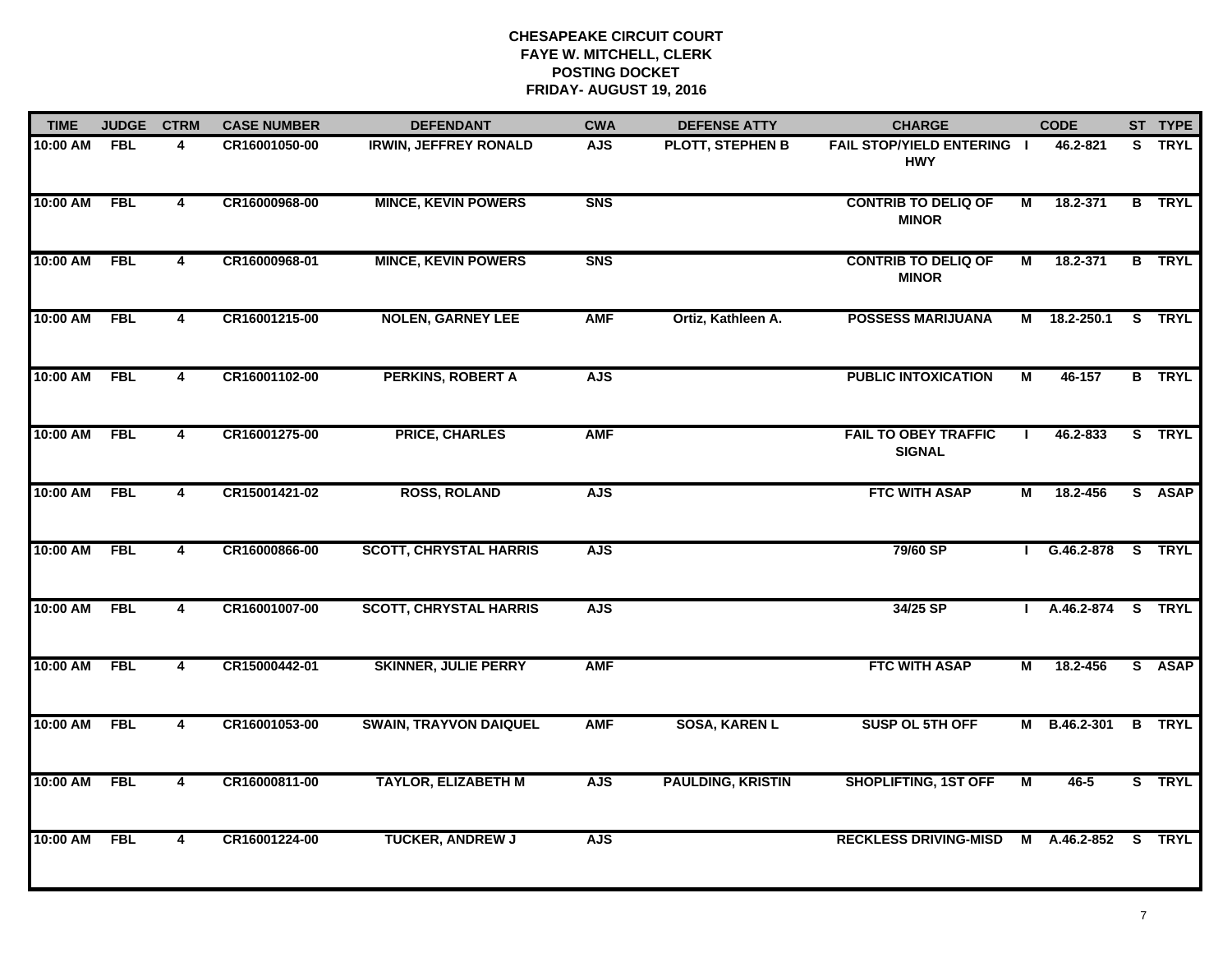| <b>TIME</b> | <b>JUDGE</b> | <b>CTRM</b> | <b>CASE NUMBER</b> | <b>DEFENDANT</b>                               | <b>CWA</b> | <b>DEFENSE ATTY</b>        | <b>CHARGE</b>                                     |              | <b>CODE</b> |                | ST TYPE     |
|-------------|--------------|-------------|--------------------|------------------------------------------------|------------|----------------------------|---------------------------------------------------|--------------|-------------|----------------|-------------|
| 10:00 AM    | <b>RDS</b>   | 6           | CR16001289-02      | <b>BLANKENSHIP, DATERRION</b>                  | <b>KAM</b> | <b>WENTWORTH, RACHEL E</b> | <b>SUSP OL</b>                                    | M            | B.46.2-301  | C              | <b>PLEA</b> |
| 10:00 AM    | <b>RDS</b>   | 6           | CR16001289-00      | <b>BLANKENSHIP, DATERRION</b><br><b>MARQUA</b> | KAM        | <b>WENTWORTH, RACHEL E</b> | <b>PWID MARIJUANA</b>                             | F.           | 18.2-248.1  | C.             | <b>PLEA</b> |
| 10:00 AM    | <b>RDS</b>   | 6           | CR16001289-01      | <b>BLANKENSHIP, DATERRION</b><br><b>MARQUA</b> | KAM        | <b>WENTWORTH, RACHEL E</b> | <b>ELUDE POLICE</b>                               | F            | 46.2-817B   | C              | <b>PLEA</b> |
| 10:00 AM    | <b>RDS</b>   | 6           | CR16000971-00      | <b>BURROUGHS, JOSEPH DANA</b>                  | <b>CPO</b> | REVELY, H K; JR            | <b>ASSAULT AND BATTER</b>                         | F            | 18.2-57     | B              | <b>TRYL</b> |
| 10:00 AM    | <b>RDS</b>   | 6           | CR16001066-00      | <b>HARVEY, PAMELA DENISE</b>                   | <b>CPO</b> | <b>BUYRN, RICHARD L</b>    | <b>POSSESS COCAINE</b>                            | F.           | 18.2-250    | $\mathbf{c}$   | <b>BOND</b> |
| 10:00 AM    | <b>RDS</b>   | 6           | CR16001502-00      | <b>JONES, TERRENCE TILFORD</b>                 | <b>CPO</b> | <b>SOSA, KAREN</b>         | <b>BOND APPEAL</b>                                | $\mathbf{o}$ | 19.2-124    | $\overline{c}$ | <b>BOND</b> |
| 10:00 AM    | <b>RDS</b>   | 6           | CR16000658-00      | <b>MANIS, MATTHEW JAMES</b>                    | <b>AMF</b> | <b>SANDLER, HENRY</b>      | <b>AGG SEX BATTERY: VICTIM F</b><br>$<$ 13 YR     |              | 18.2-67.3   | B              | <b>TRYL</b> |
| 10:00 AM    | <b>RDS</b>   | 6           | CR16001536-00      | <b>MEALEY, BRANDON DANIEL</b>                  | <b>CPO</b> | Givando, Stephen P.        | <b>BOND APPEAL</b>                                | $\mathbf{o}$ | 19.2-124    | C.             | <b>BOND</b> |
| 10:00 AM    | <b>RDS</b>   | 6           | CR16000120-00      | <b>MOORE, DWIGHT DELANO</b>                    | <b>KAM</b> | JONES, M COLSTON           | <b>VIOLENT FELON POSS/TRAN F</b><br><b>WEAPON</b> |              | 18.2-308.2  | C.             | <b>SUP</b>  |